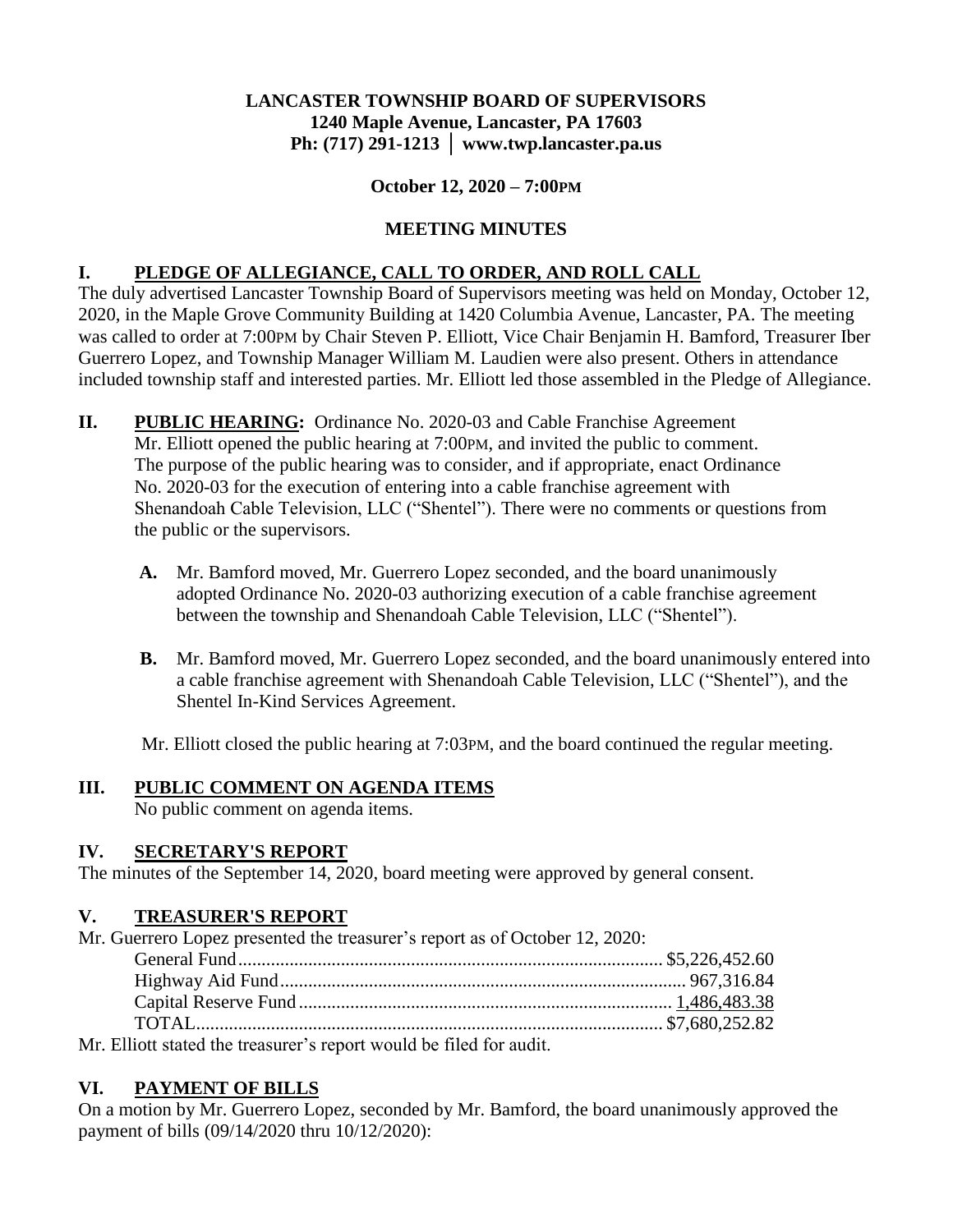## **VII. OTHER REPORTS**

- **A.** Lafayette Fire Company (east side): September 2020: 4 calls in Lancaster Township east
- **B.** Lancaster Township Fire Department (west side):

September 2020: 31 calls in Lancaster Township west; 12 calls for Mutual Aid; Year-to-date Total: 306

Chief Ron Comfort Jr. suggested again that now is the time to check your fireplaces, furnaces, and smoke detectors. He also reminded everyone to slow down while driving and watch for people who are out walking or running when it is dark.

**C.** Police Report:

September 2020: 63 Criminal Reports; 314 Calls for Service; 38 Arrests; 27 Crash Investigations; 177 Traffic Citations; 73 Traffic Warnings; No Overdose Incidents/Fatalities. Sgt. Donnelly mentioned that they are moving along with some of the robbery and gun crime incidents that occurred in some apartment complexes. They have not filed charges yet, but have connected some of the crimes together. Lt. Melhorn indicated that car thefts continue to plague the County. He reiterated that residents should be sure to lock their vehicles, and keep all keys, key fobs, valuables, and weapons out of their vehicles.

- **D.** Recycling Report: September 2020: 22.67%
- **E.** Sewer Reports: Available on the township website.
	- $\triangleright$  Printed copies of all reports are available at the township office for a nominal fee.

## **WORKSHOP/MANAGEMENT REPORTS**

The following departments presented updates to the board:

- Planning & Zoning
- Township Engineer
- Public Works
- Township Manager

## **VIII. ANNOUNCEMENTS**

**A.** Trash/Recycling Bills:

Mailed October 1, 2020 Due October 30, 2020. Payment can be made online on the township website.

**B.** Woody Waste Facility:

Starting today, October 12, hours changed to:

Monday thru Thursday, 2:00PM to 5:00PM; Saturdays, 8:00AM to 3:00PM.

Starting November 2, hours will change to:

Monday thru Thursday, 2:00PM to 4:30PM; Saturdays, 8:00AM to 3:00PM.

**C.** Final week of curbside yard waste collection is this week on your regular collection day.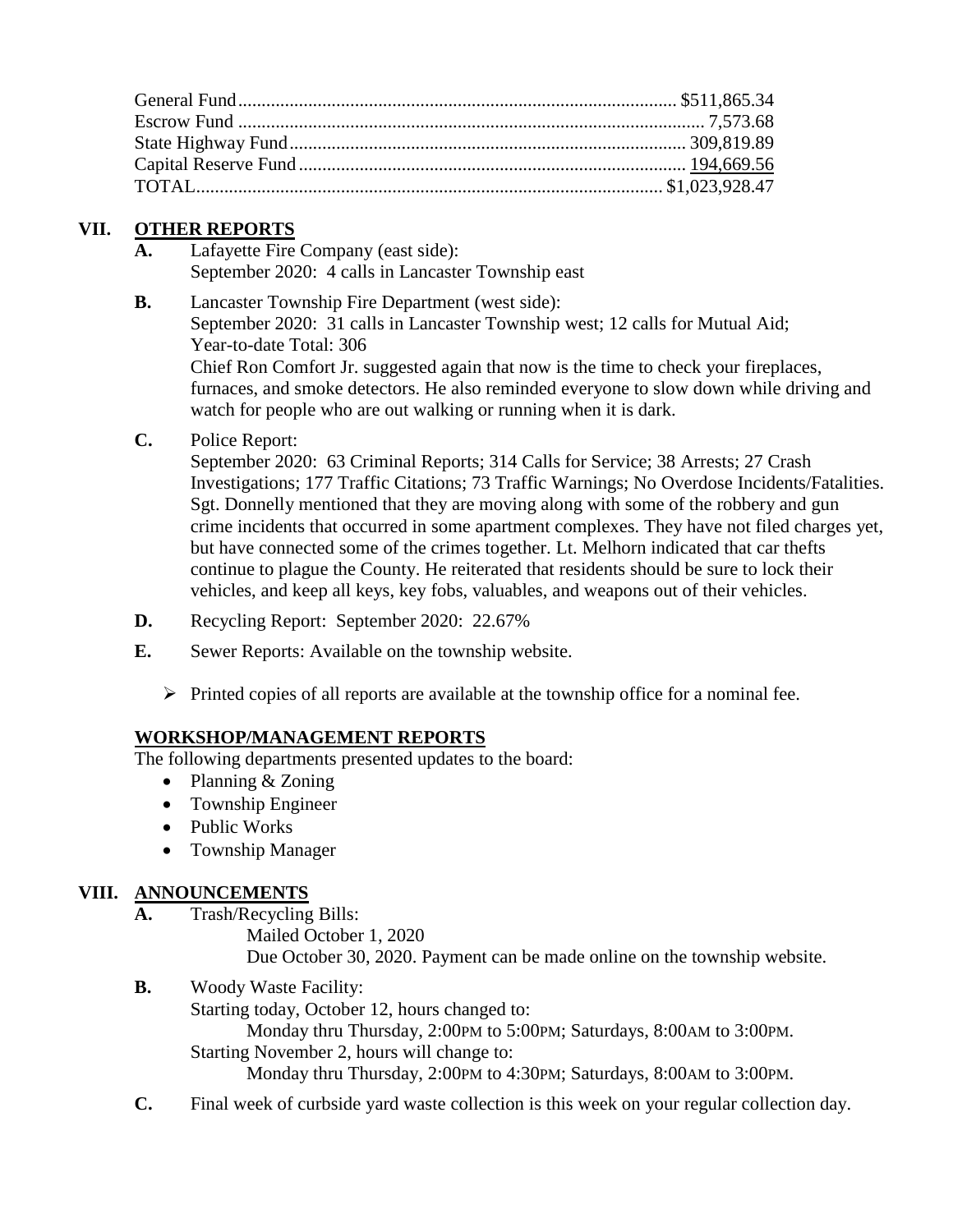**D.** Leaf collection on signed streets:

Begins Thursday, October 15, 2020. Takes place the first & third Monday, Tuesday, Wednesday, and Thursday of each month (weather permitting). Parking restrictions remain in place through January 15, 2021.

**E.** Trick or Treat Night—Friday, October 30, from 6:00PM – 8:00PM

For the safety of those participating in Trick or Treat Night, Lancaster Township will continue to follow the LIMC stated policy specifying that Trick or Treat will be held on the Friday before Halloween should it fall on a Saturday or Sunday.

Participation in Trick or Treat is voluntary, and as such, participants should make decisions based on their personal comfort level after considering all factors. We ask that social distancing and mask protocols be observed, and that everyone be respectful to homes and residents who may be at higher risk. If you don't want to take part, turn your light off

**F.** Next Board of Supervisors Meeting: Monday, November 9, 2020, at 7:00PM; Maple Grove Community Building.

# **IX. OLD BUSINESS**

No old business.

## **X. PLANNING AND ZONING BUSINESS**

### **A. LTPC 295 – 1780 Wabank Road – Stormwater Management Site Plan**

Mr. Bamford moved, Mr. Guerrero Lopez seconded, and the board unanimously approved a Stormwater Management Site Plan for LTPC 295, 1780 Wabank Road, conditioned upon satisfaction of township engineer Ben Webber's August 4, 2020 review letter, and as recommended by the Lancaster Township Planning Commission at their August 18, 2020 meeting.

## **B. LTPC 300 – 28 Riverside Avenue - Stormwater Management Site Plan**

Mr. Guerrero Lopez moved, Mr. Bamford seconded, and the board unanimously approved a Stormwater Management Site Plan for LTPC 300, 28 Riverside Avenue, including the waiver below, and conditioned upon satisfaction of township engineer Ben Webber's September 8, 2020 review letter, and as recommended by the Lancaster Township Planning Commission at their September 15, 2020 meeting. Waiver is as follows:

• Stormwater Management Ordinance (SWMO) Section 229-43.15.E. – 24 hour notification to the township about infiltration testing.

## **C. LTPC 275 – Bean Hill Road Subdivision – Final Subdivision & Land Development Plan**

Mr. Bamford moved, Mr. Guerrero Lopez seconded, and the board unanimously approved the final subdivision and land development plan, including requested waivers, and the reinstatement of the conditional use hearing application approval pertaining to the plan, for the Bean Hill Road Subdivision.

At their meeting on November 19, 2019, the Lancaster Township Planning Commission recommended approval of the final subdivision and land development plan for the Bean Hill Road Subdivision, including requested waivers, conditioned upon township engineer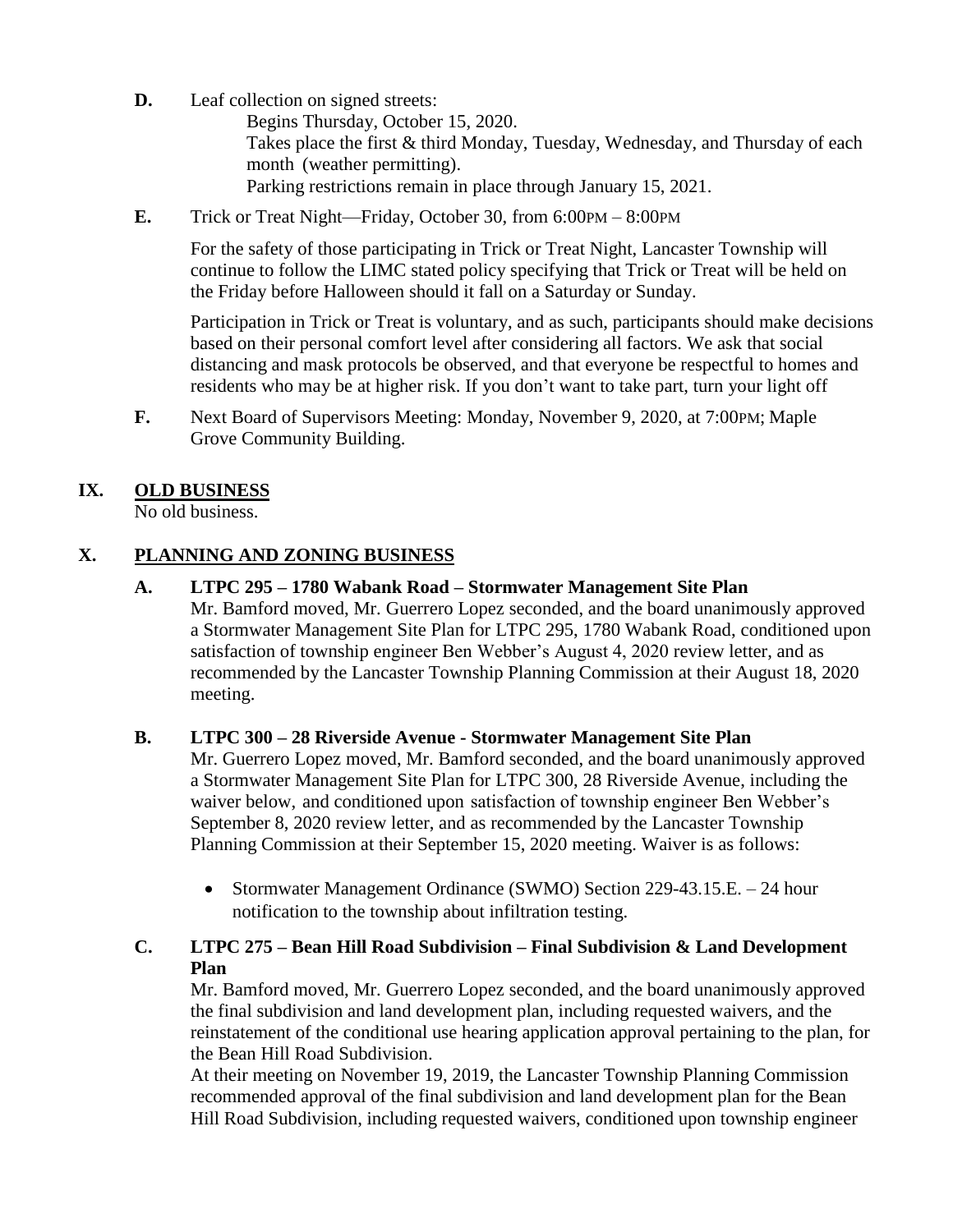Ben Webber's November 13, 2019 review letter. In his review letter dated October 1, 2020, Mr. Webber recommended the approval of the plan and the reinstatement of the conditional use hearing application approval.

Carol Auster, North Pier Drive raised a question: There is an adjacent plot of land that has a cave that is falling in. Has the developer looked into where those lines run so we are not putting future Lancaster Township residents in danger? Mr. Laudien stated that the developer is under obligation to fill that in. Mr. Elliott said the developer will be held to the standard requiring safety measures to be held.

## **D. LTPC 301 – River Drive Subdivision – Final Subdivision Plan – Extension of Time**

Mr. Guerrero Lopez moved, Mr. Bamford seconded, and the board unanimously acknowledged receipt of a time extension until January 28, 2021, from Brian Cooley, DC Gohn, for the approval of the final subdivision plan for the River Drive Subdivision. This extension was submitted in a letter dated October 6, 2020.

### **E. LTPC 301 River Drive Subdivision – Resolution No. 2020-14 for Plan Revision for New Land Development**

Mr. Bamford moved, Mr. Guerrero Lopez seconded, and the board unanimously adopted Resolution No. 2020-14 for LTPC 301, Plan Revision for New Land Development to be sent to the PA Department of Environmental Protection for a 2-lot "no improvements" subdivision proposed along River Drive.

### **XI. NEW BUSINESS**

#### **A. Resolution No. 2020-13 – Dedication of Milford Drive, Woodlyn Court, and Conestoga Woods Road Extension**

Mr. Guerrero Lopez moved, Mr. Bamford seconded, and the board unanimously adopted Resolution No. 2020-13 for accepting dedication of Milford Drive, Woodlyn Court, and Conestoga Woods Road Extension as part of the public road system of Lancaster Township.

### **B. Master Grant Contract Agreement between Lancaster Township and the Pennsylvania Historical and Museum Commission**

Mr. Bamford moved, Mr. Guerrero Lopez seconded, and the board unanimously approved a request to enter into a Master Grant Contract Agreement with the Pennsylvania Historical and Museum Commission for the Certified Local Government Grant Program. The agreement will be in effect through December 31, 2024.

## **C. 2021 Budget Draft**

The board discussed the first draft of the 2021 Lancaster Township Budget. Mr. Laudien pointed out that he has worked with staff to try to figure out ways we can cut, postpone, move around. This initial draft had a pretty significant deficit, and we recognize this is not the most appropriate time for a tax increase. Costs continue to escalate; revenue is flat. Mr. Laudien went over some of the changes made, and indicated they saved a little over \$200,000 from the initial draft budget.